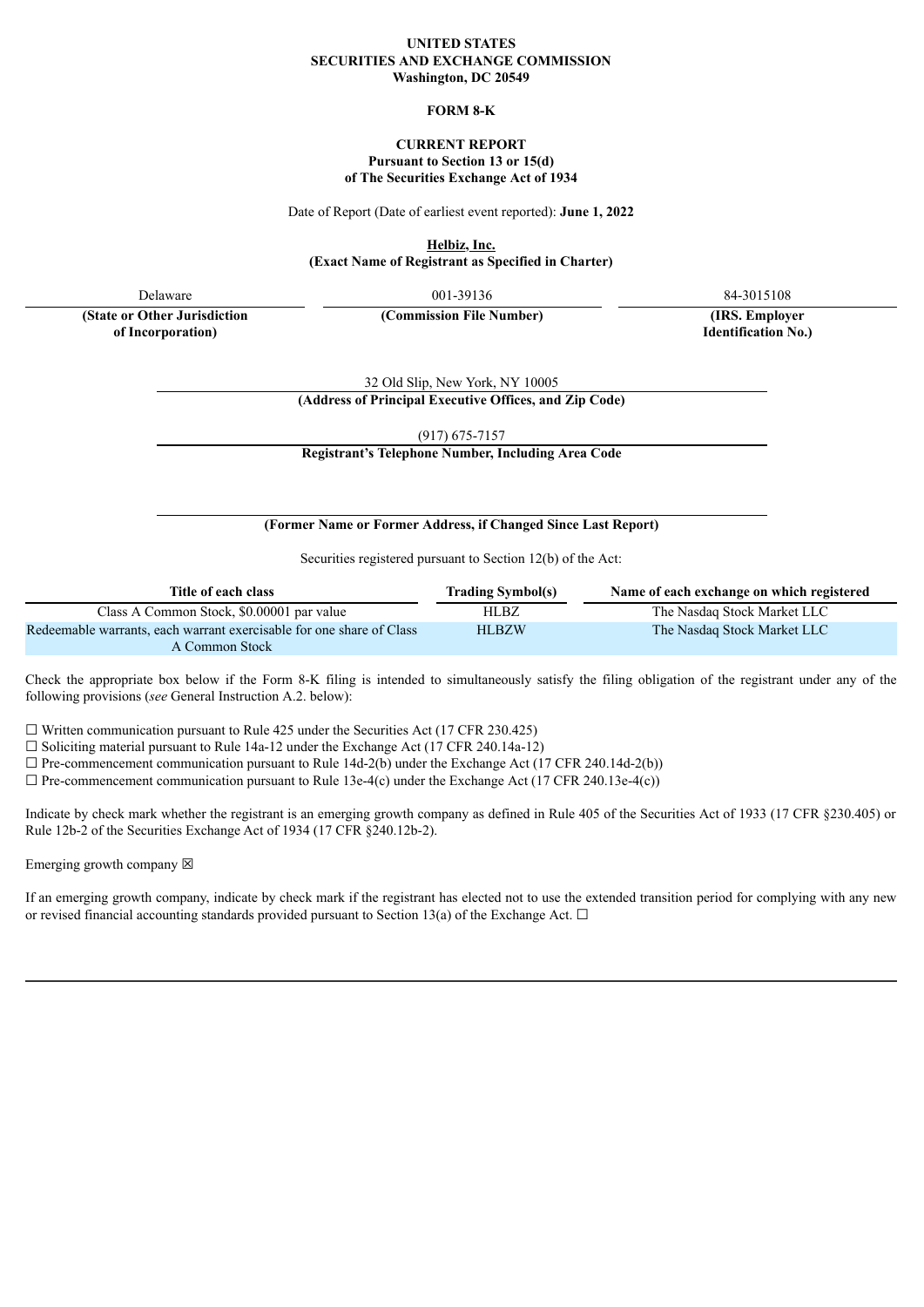## Item 3.01. Notice of Delisting or Failure to Satisfy a Continued Listing Rule or Standard; Transfer of Listing.

On June 10, 2022, we received a letter from the Listing Qualifications Department of the Nasdaq Stock Market ("Nasdaq") indicating we were not in compliance with their continued listing requirement that we maintain a market value for our shares of Class A Common Stock together with our publicly traded warrants in excess of \$35 million. We have 180 days from receipt of such notice (until December 7, 2022) to remedy such non-compliance, unless such period is extended at Nasdaq's discretion. To regain compliance, our Class A Common Stock together with our publicly traded warrants must be valued at over \$35 million or more for ten consecutive business days. In the event we do not regain compliance within the 180-day period, our Class A Common Stock and publicly traded warrants may be subject to delisting.

The notification from Nasdaq has no effect at this time on the listing of our Class A Common Stock or publicly traded warrants, and our Class A Common Stock or publicly traded warrants will continue to trade uninterrupted under the respective symbol "HLBZ" and "HLBZW". We are considering options to regain compliance with the Nasdaq listing standards and are confident that this will be resolved within the required time frame.

#### **Item 3.02 Unregistered Sales of Equity Securities.**

On October 12, 2021, we entered into a securities purchase agreement pursuant to which we issued three convertible notes in an aggregate principal amount of \$30 million, and on April 15, 2022, we entered into a securities purchase agreement pursuant to which we issued three convertible notes in an aggregate principal amount of \$10 million (all such notes, the "Convertible Notes"). From June 1 to June 10, 2022, the holder of the Convertible Notes converted approximately \$4.7 million of such Convertible Notes into 5,133,265 shares of our Class A common stock. The issuances of these shares were made pursuant to the exemption from registration contained in Section 4(a)(2) of the Securities Act and/or Regulation D promulgated thereunder.

#### **Item 9.01 Financial Statements and Exhibits**

The following exhibit is attached to this Current Report on Form 8-K.

## **EXHIBIT INDEX**

| <b>Exhibit No.</b> | Description                                                                  |
|--------------------|------------------------------------------------------------------------------|
| 104                | Cover Page Interactive Data File (embedded within the Inline XBRL document). |